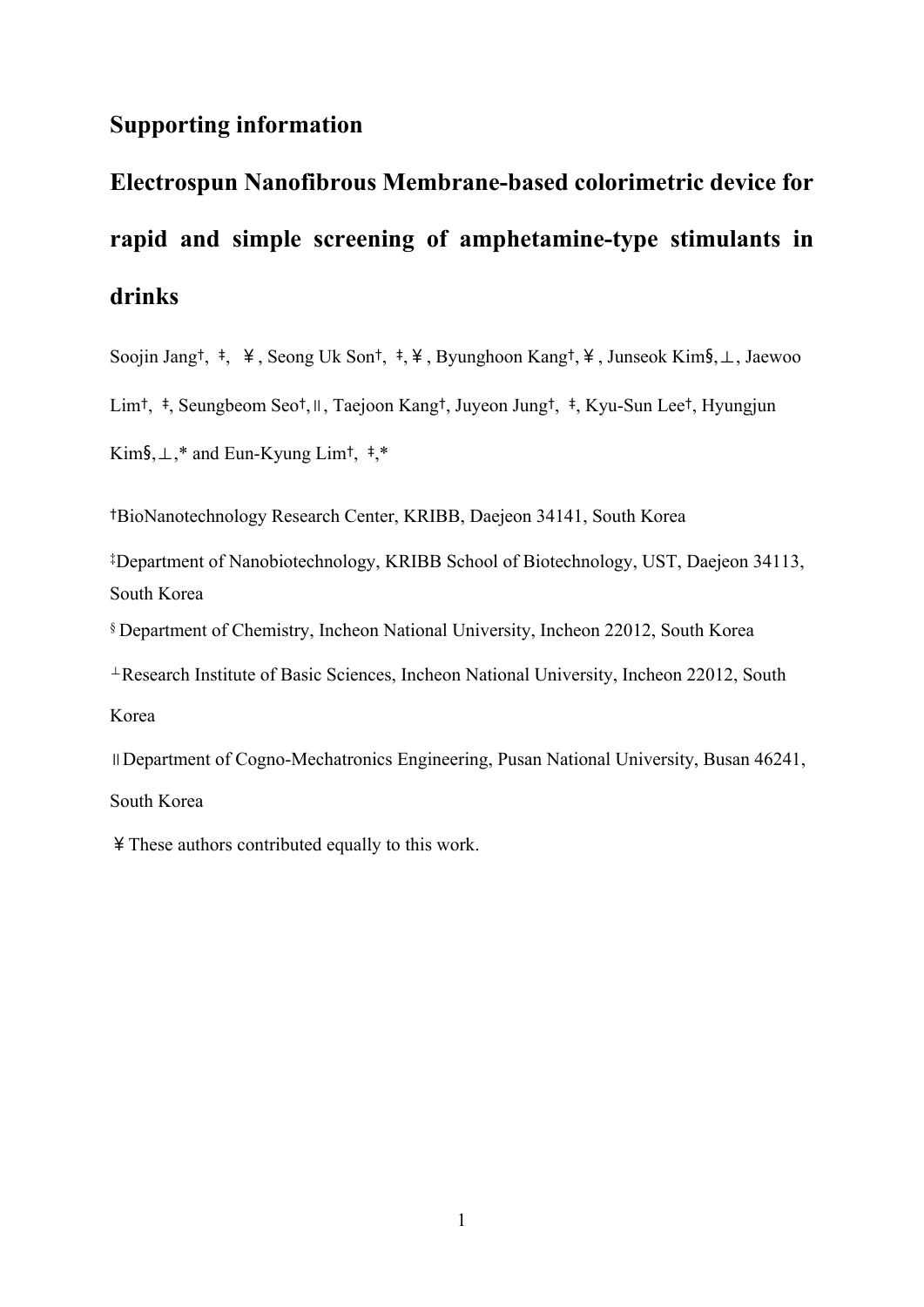## **Table of Contents**

**Figure S1.** Chemical structure of ATSs: (a) 3,4-methylenedioxymethamphetamine (MDMA) and (b) methamphetamine (red: aromatic ring, blue: amine group).

**Figure S2.** <sup>1</sup>H-NMR spectra of (a) PCDA, (b) PCDA-NHS, and (c) PCDA-Dopa.

**Figure S3.** Methoxyphenamine detection ability of DSKs. (a) Photographs of color changes in DSKs after application of difference concentrations of methoxyphenamine ( $0 \sim 50 \mu g/\mu L = 0 \sim$ 5 %) and (b) their red intensities (black: DSK-1 and gray: DSK-2).

Figure S4. Ouantum chemical simulations of ATSs binding to DSKs. Chemical structures of two feasible ATS binding sites in (a) PCDA trimer and (b) PCDA-Dopa trimer models. The PCDA main backbone and ATS (methamphetamine) are represented by ball-and-stick models, and the remaining atoms are represented by tube models. Binding energies of the ATS to PCDA and PCDA-Dopa depending on the binding site, side chain, and backbone.

**Figure S5.** Photographs of the various drinks used for ATSs detection tests (nonalcoholic drinks: water, sports drink, orange juice, soft drink, and coffee; alcoholic drinks: soju, beer, cognac, and wine).

Figure S6. Detection of ATSs in various drinks using DSK-2: (a) color transition images of DSK-2 after exposure to a drink containing ATS (4 wt%) and (b) corresponding red intensities. The drug-free drinks were used as controls (drug-free beverage: white bars, MDMA: black bars and methamphetamine: dark gray bars).

**Figure S7.** Ketamine detection ability of DSKs. Photographs of color changes in DSKs after application of difference concentrations of ketamine ( $0 \sim 50 \text{ µg/µL} = 0 \sim 5 \%$ ).

2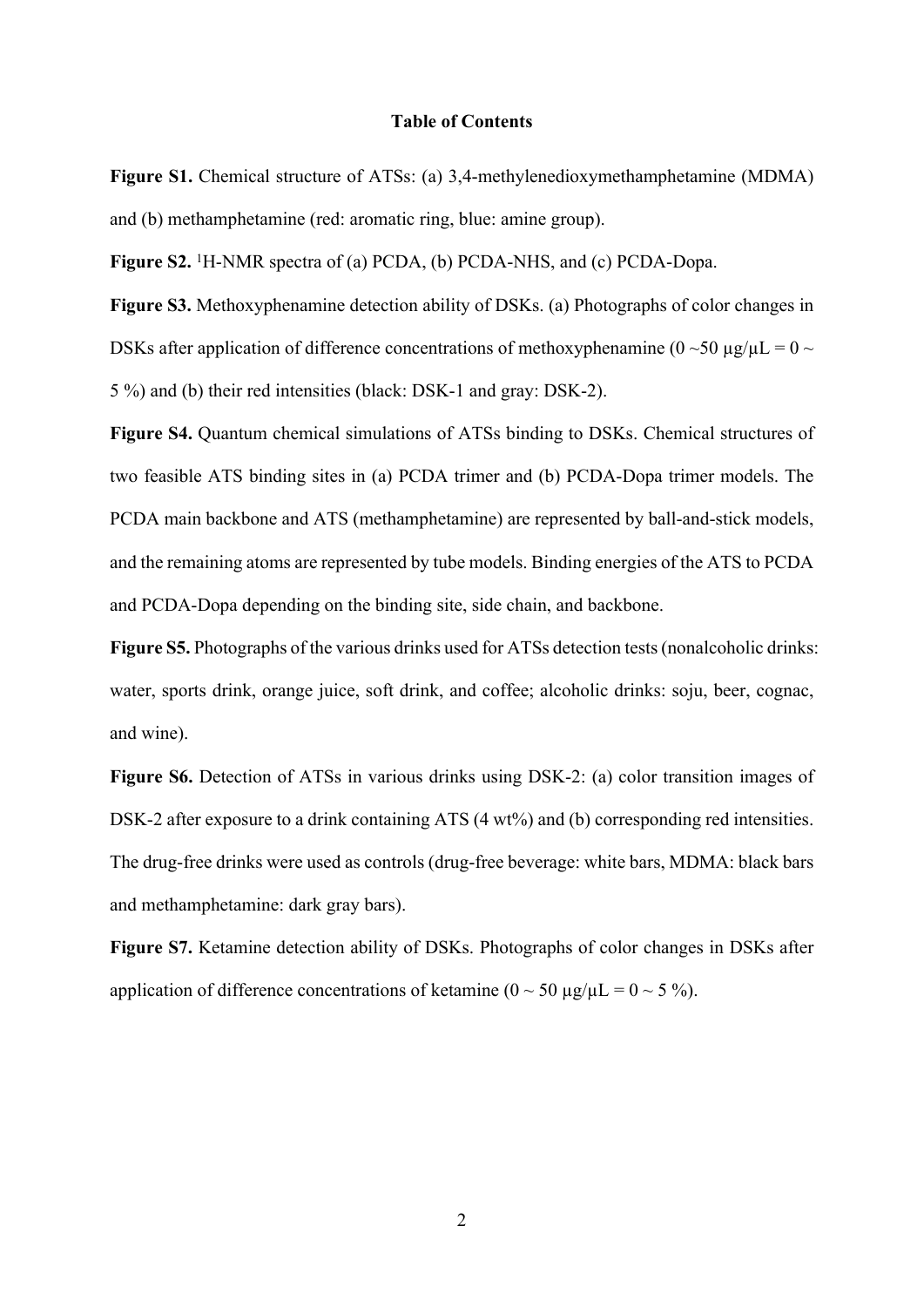

Figure S1. Chemical structure of ATSs: (a) 3,4-methylenedioxymethamphetamine (MDMA) and (b) methamphetamine (red: aromatic ring, blue: amine group).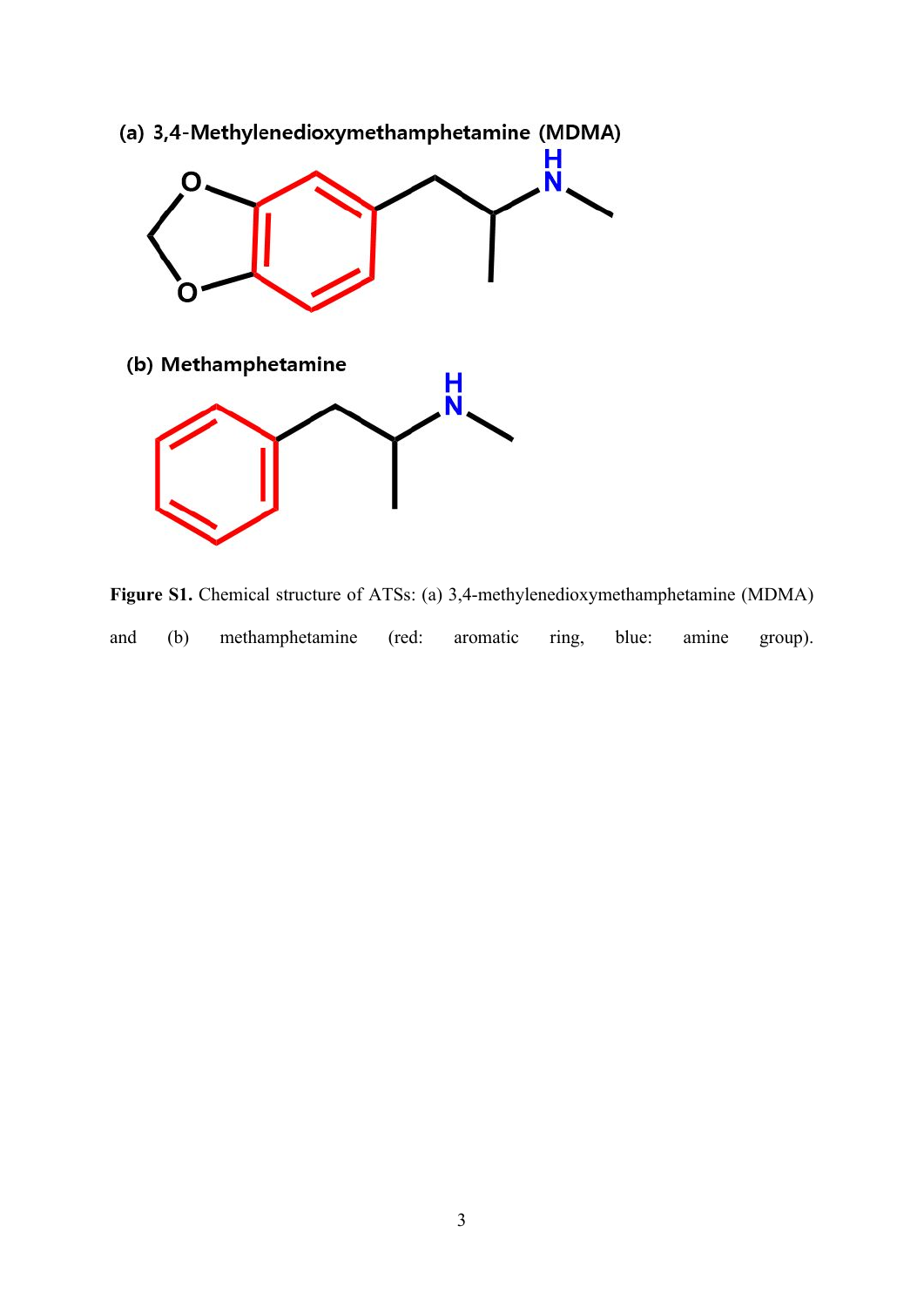

Figure S2. <sup>1</sup>H-NMR spectra of (a) PCDA, (b) PCDA-NHS, and (c) PCDA-Dopa.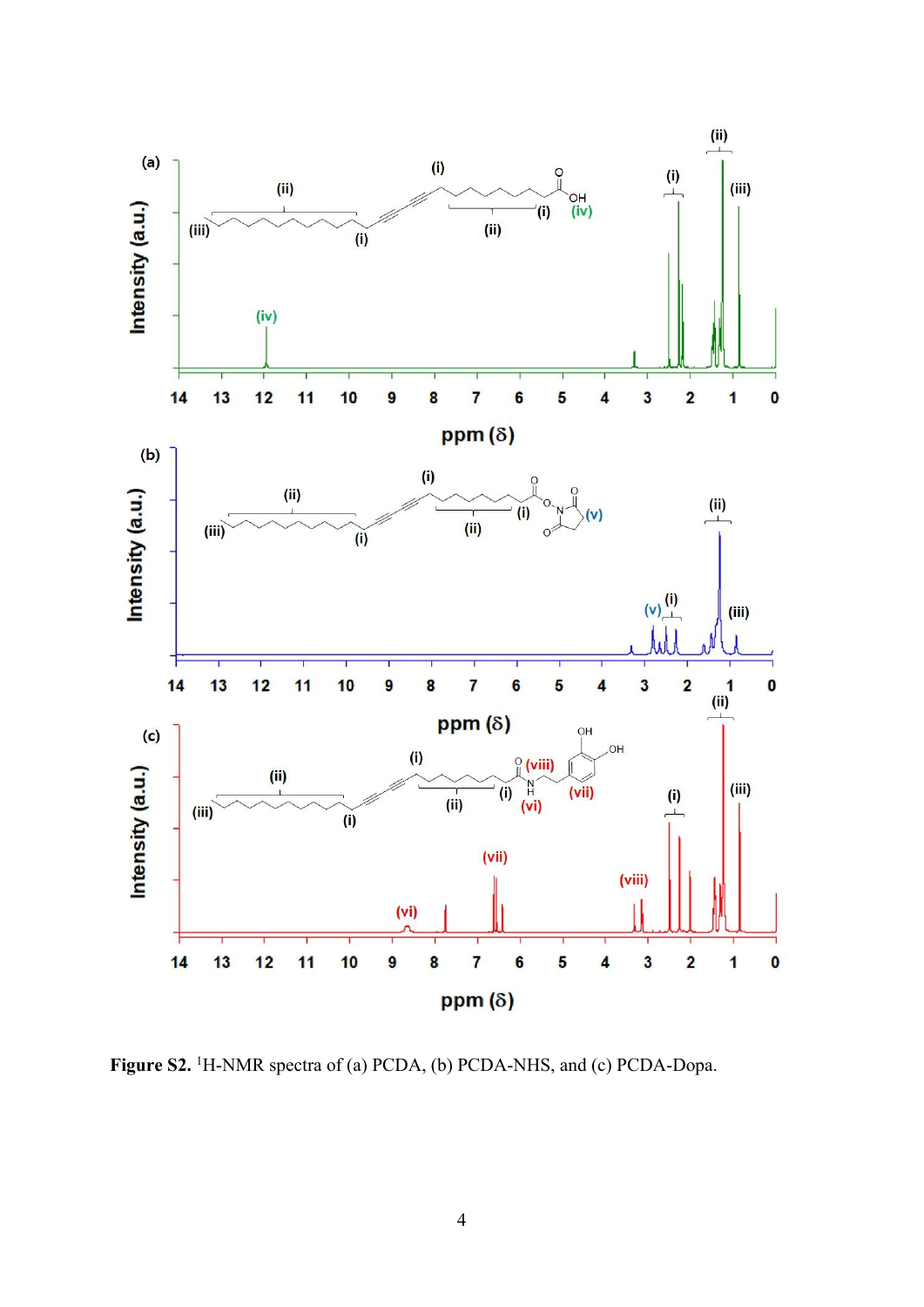

**Figure S3.** Methoxyphenamine detection ability of DSKs. (a) Photographs of color cha nges in DSKs after application of difference concentrations of methoxyphenamine (0  $\sim$ 50  $\mu$ g/ $\mu$ L = 0 ~ 5 %) and (b) their red intensities (black: DSK-1 and gray: DSK-2).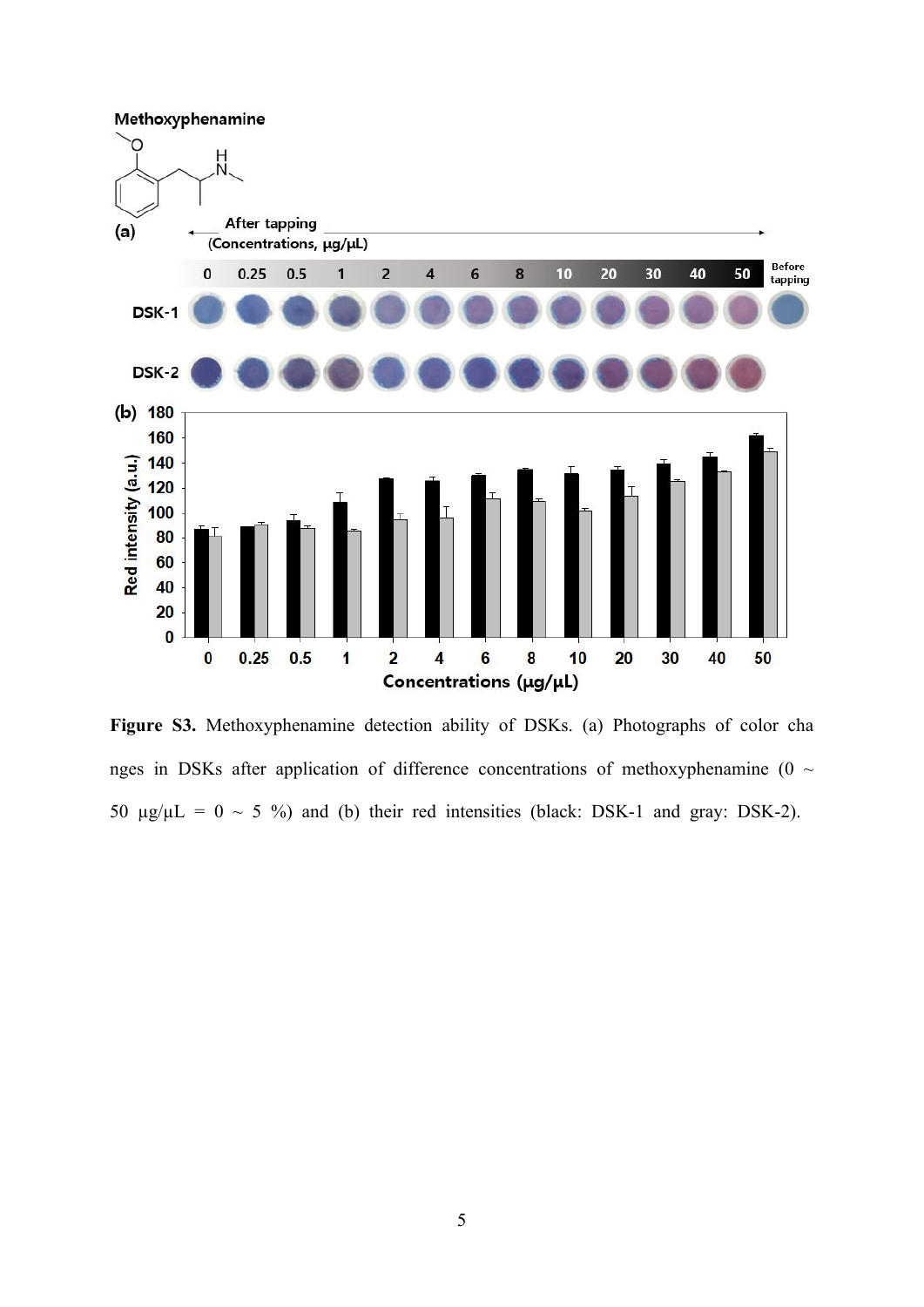| (a) PCDA |
|----------|
|          |

|            | Top-view | Front-view |   | <b>Binding energy</b><br>(kcal/mol) |  |
|------------|----------|------------|---|-------------------------------------|--|
|            |          |            |   | 23.6                                |  |
| Side chain |          |            | 2 | 27.7                                |  |
|            |          |            | 3 | 38.8                                |  |
|            |          |            | 4 | 34.9                                |  |
|            |          |            | 5 | 35.1                                |  |
| Backbone   |          |            | 6 | 37.5                                |  |

## (b) PCDA-Dopa

|            | Top-view | Front-view | <b>Binding energy</b><br>(kcal/mol) |      |
|------------|----------|------------|-------------------------------------|------|
|            |          |            | 1                                   | 42.8 |
| Side chain |          |            | 2                                   | 29.7 |
|            |          |            | $\overline{\mathbf{3}}$             | 31.0 |
|            |          |            | $\overline{\mathbf{4}}$             | 44.8 |
|            |          |            | 5                                   | 35.4 |
| Backbone   |          |            | 6                                   | 25.0 |

**Figure S4.** Quantum chemical simulations of ATSs binding to DSKs. Chemical structures of two feasible ATS binding sites in (a) PCDA trimer and (b) PCDA-Dopa trimer models. The PCDA main backbone and ATS (methamphetamine) are represented by ball-and-stick models, and the remaining atoms are represented by tube models. Binding energies of the ATS to PCDA and PCDA-Dopa depending on the binding site, side chain, and backbone.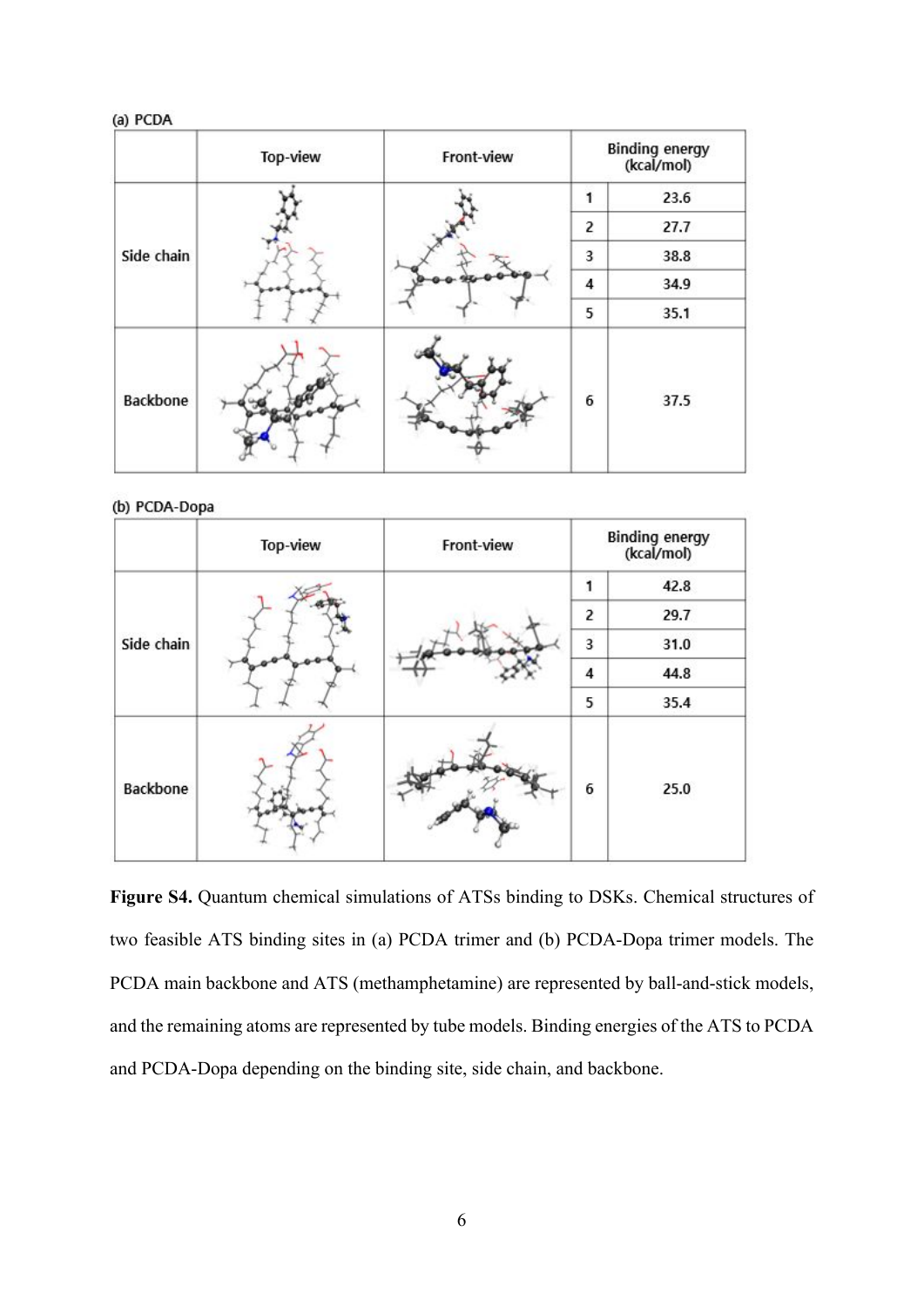

Figure S5. Photographs of the various drinks used for ATSs detection tests (nonalcoholic drinks: water, sports drink, orange juice, soft drink, and coffee; alcoholic drinks: soju, beer, cognac, and wine).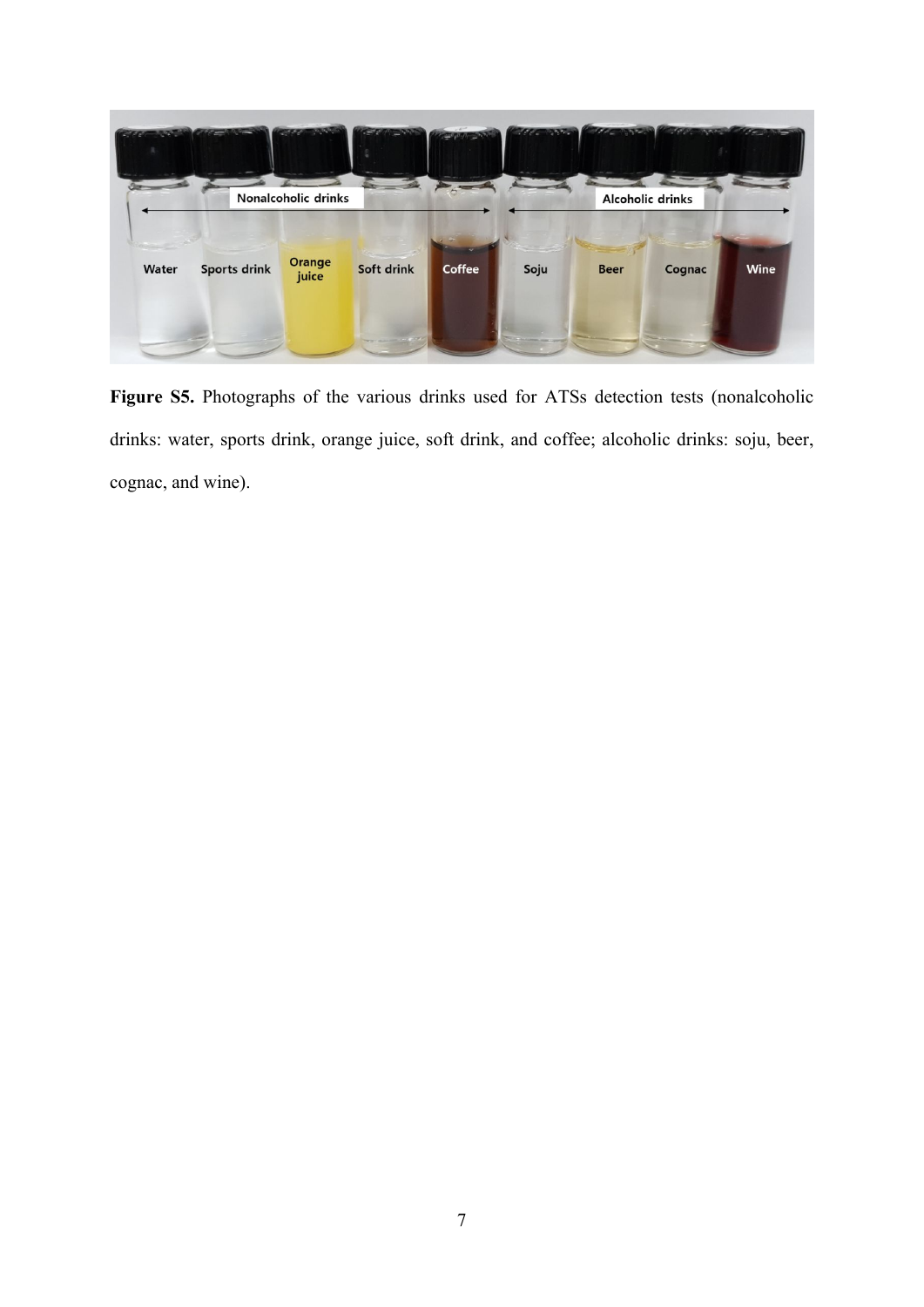

Figure S6. Detection of ATSs in various drinks using DSK-2: (a) color transition images of DSK-2 after exposure to a drink containing ATS (4 wt%) and (b) corresponding red intensities. The drug-free drinks were used as controls (drug-free beverage: white bars, MDMA: black bars and methamphetamine: dark gray bars).